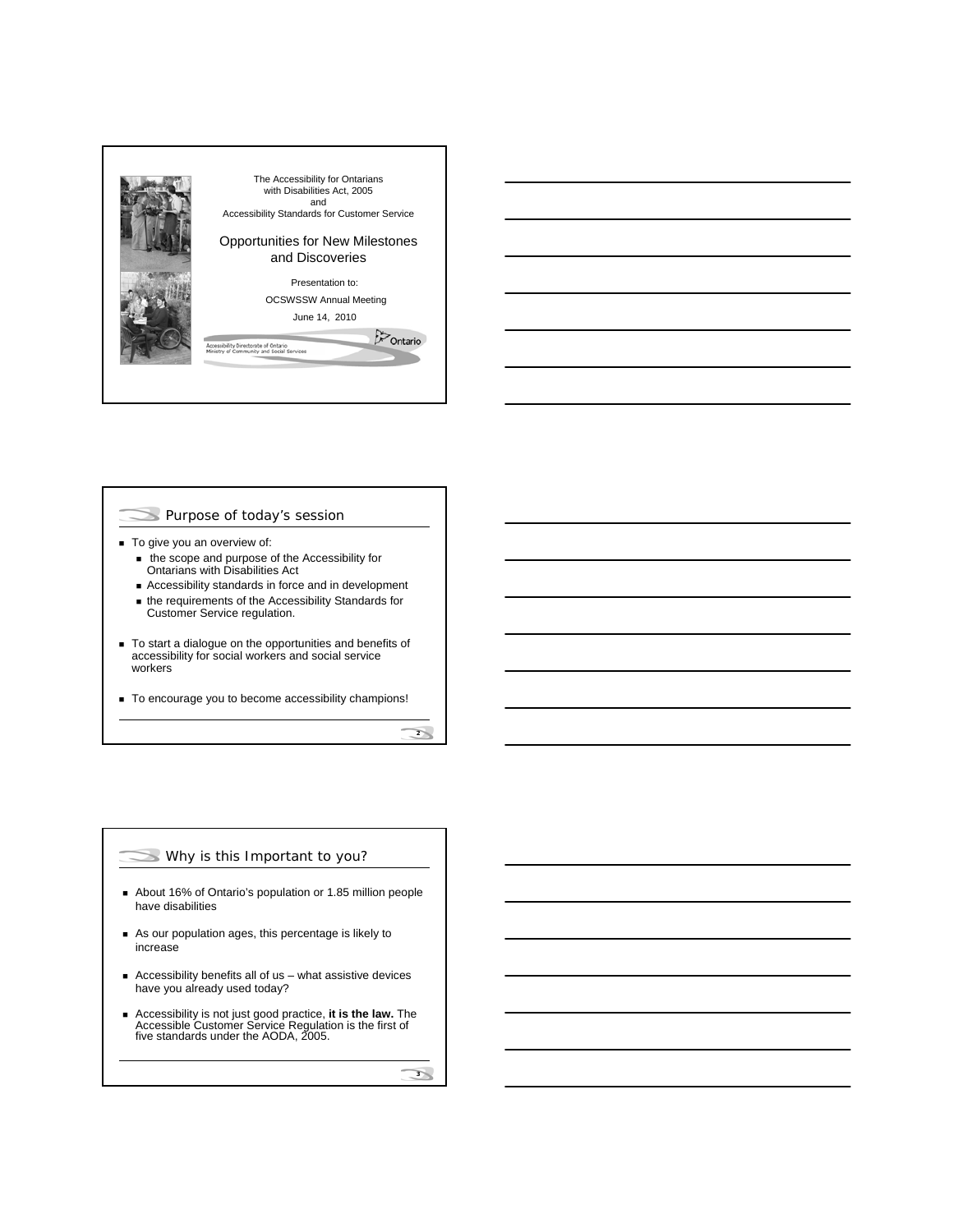# Why is this Important to you?

### **Accessibility Creates Opportunities:**

- Through your work you address barriers to social justice and promote the development and sustainability of a culture of equality, respect and inclusion…accessibility creates opportunities to achieve these goals
- By learning how to serve people with disabilities better, you may build loyalty and improve your services for everyone…**Are you missing out on opportunities?**

**4**

### About the AODA: Purpose

Recognizing the history of discrimination against people with disabilities in Ontario, the purpose of this Act is:

To benefit **all people** in Ontario by:

- Developing, implementing and enforcing accessibility standards on or before January 1, 2025 and
- Involving people with disabilities and representatives of the private, not-for-profit and public sectors in the development of accessibility standards

**GOAL: To make Ontario accessible by 2025**

**5**

### About the AODA: Definition of Disability

- Same as Ontario Human Rights Code
- $\blacksquare$  Includes visible and invisible disabilities:
	- **Broad range of physical disabilities**
	- **Developmental disabilities**
	- **Learning disabilities**
	- Mental health disabilities
	- **Injury or disability for which benefits were claimed or received** under the Workplace Safety and Insurance Act
- $\blacksquare$  The standard covers disabilities that people may have for a short time, a long time, or for their whole life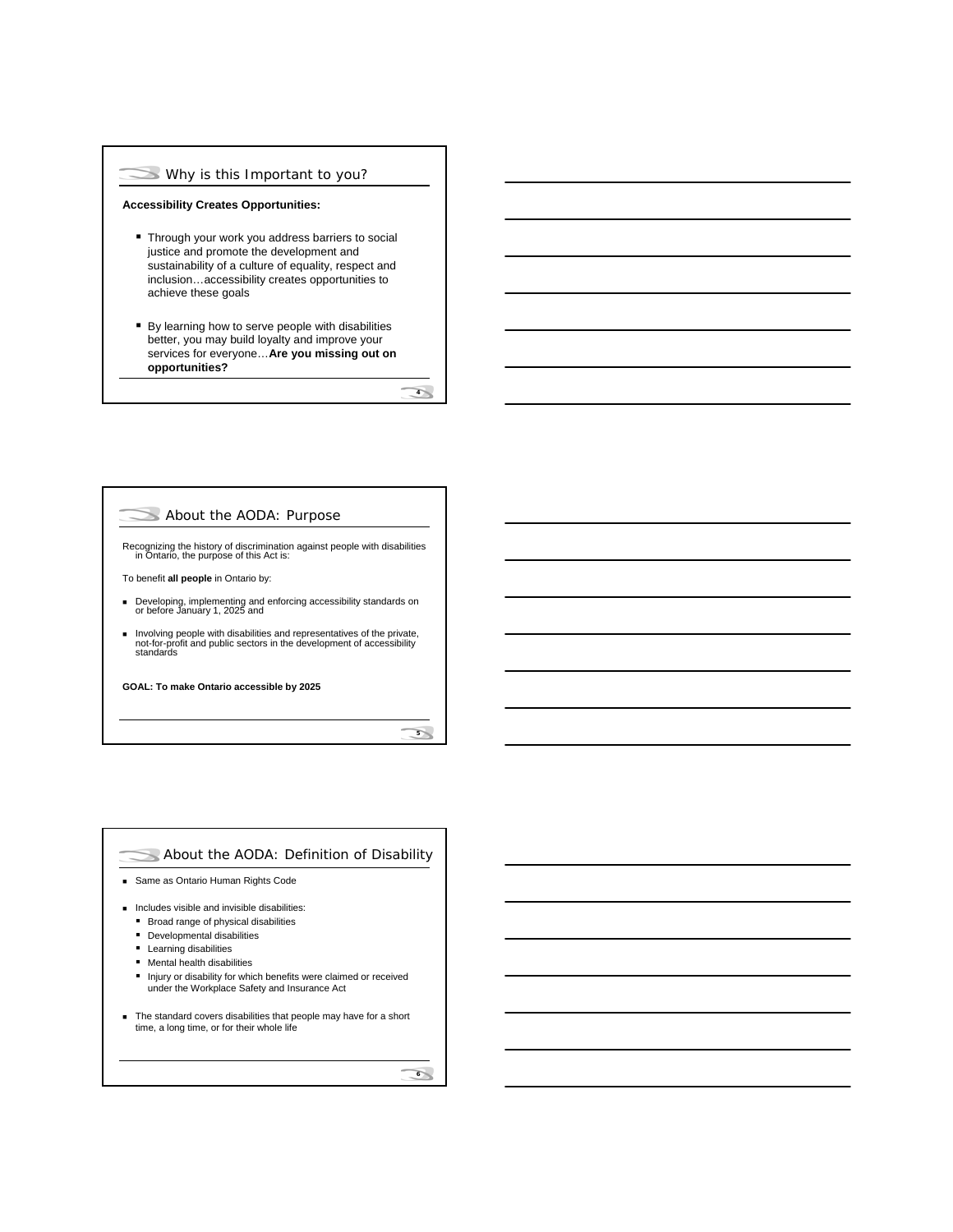



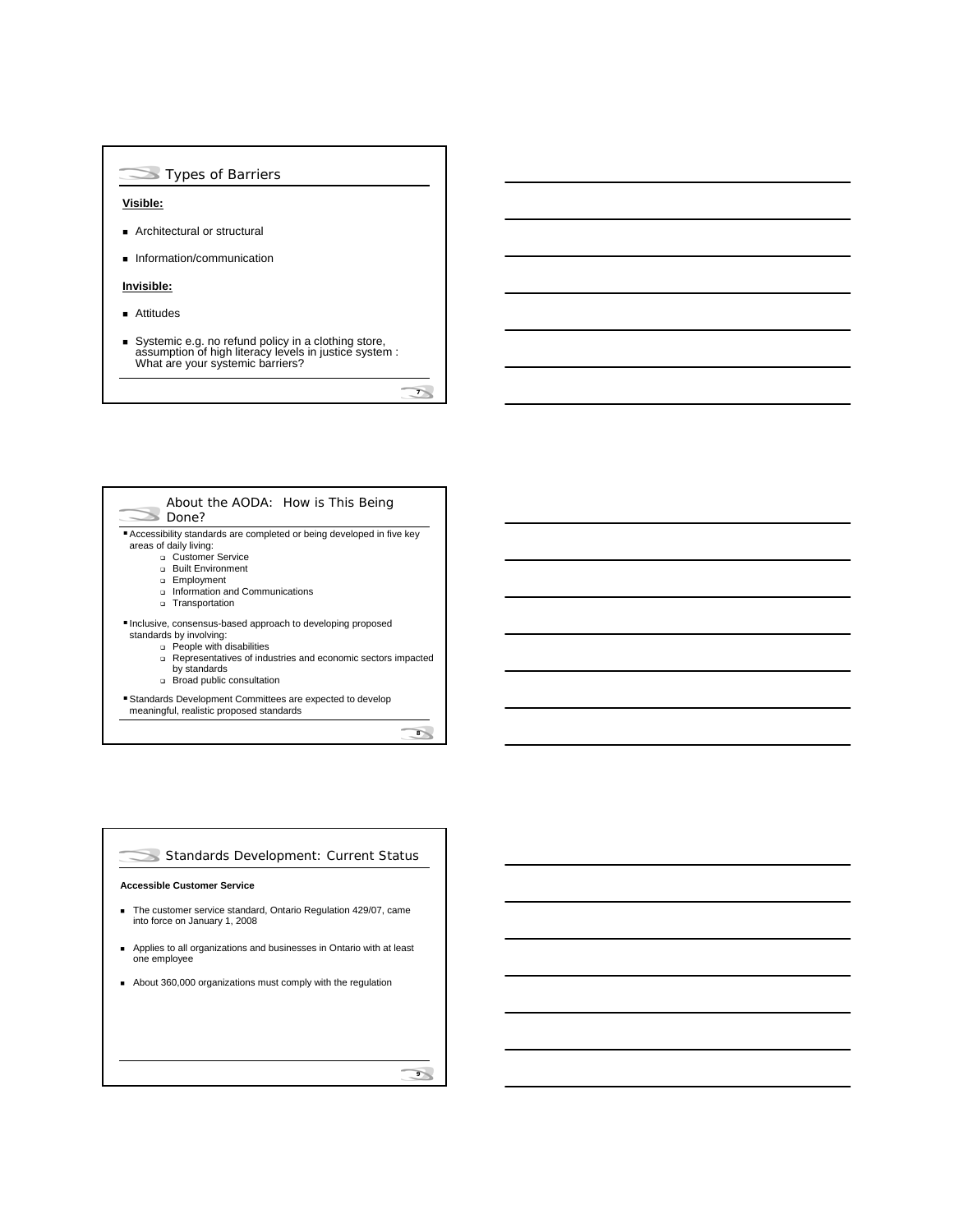

### **Accessible Transportation**

- Proposed standard expected to address the removal of barriers in access to transportation and aspects of accessible public transportation
- Final proposed standard posted for public information on the Ministry of Community and Social Services website January to March 2009

### **Accessible Information & Communications**

- **Proposed standard expected to address the removal of barriers in** access to information and could include information being provided in person, through print, a website or other means
- Final proposed standard submitted to Minister June 2009 and posted for public information on ministry website from August to October 2009
- **Emphasis on alternate formats and accessible websites**

**10**

### Standards Development: Current Status

### **Employment Accessibility**

- Proposed standard expected to address paid employment practices relating to employee-employer relationships and could include recruitment, hiring, and retention policies and practices
- Standards Development Committee voted August 12, 2009 to submit final proposed standard to Minister
- Final proposed standard posted for public information on ministry website from October to December 2009

#### **Note:**

- For all three of these standards, the government is in the process of considering the recommendations made by these Standards Development Committees which can be accepted in full, in part, or with modifications
- The standards are not yet law
- The government is carefully considering how to implement the standards so that we do not create duplication

**11**

### Standards Development: Current Status

### **Accessible Built Environment**

- **Proposed standard expected to address access into and within** buildings and outdoor spaces and expected to build on Ontario's Building Code
- Public review from July 14, 2009 to October 16, 2009
- Final proposed standard is expected to be submitted to the Minister in Spring 2010
- Focus in initial proposed standard on preventing barriers on a goforward basis – new buildings and building undergoing major renovations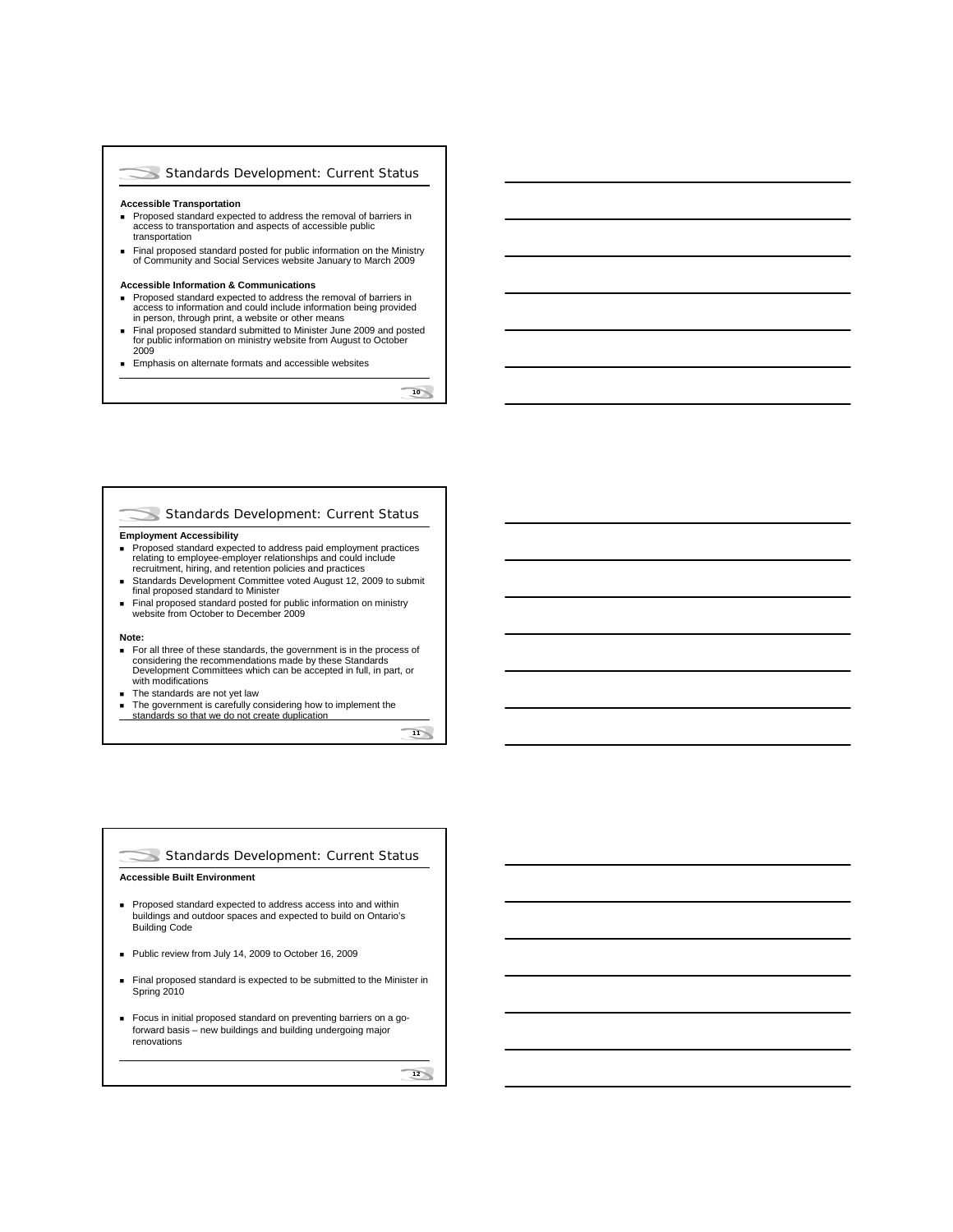

#### Customer Service Regulation 5 **Highlights**

### Requirements cover nine areas:

- 1. Policies, practices and procedures
- 2. Training
- 3. Feedback process
- 4. Communication
- 5. Service Animals
- 6. Support Persons
- 7. Notice of temporary disruption of service
- 8. Documenting your compliance with the regulation
- 9. Reporting

8 and 9 apply to **all** broader public sector organizations and to private and not-for-profit organizations with 20 or more employees

**14**

# Customer Service Regulation Highlights

1. Policy, Practice Procedures Requirements include:

- Set up **policies, practices and procedures** on providing goods or services to people with disabilities
- Make reasonable efforts to ensure that policies, practices and procedures are consistent with the key principles of **independence, dignity, integration and equality of opportunity**
- Have a policy about the use of **assistive devices**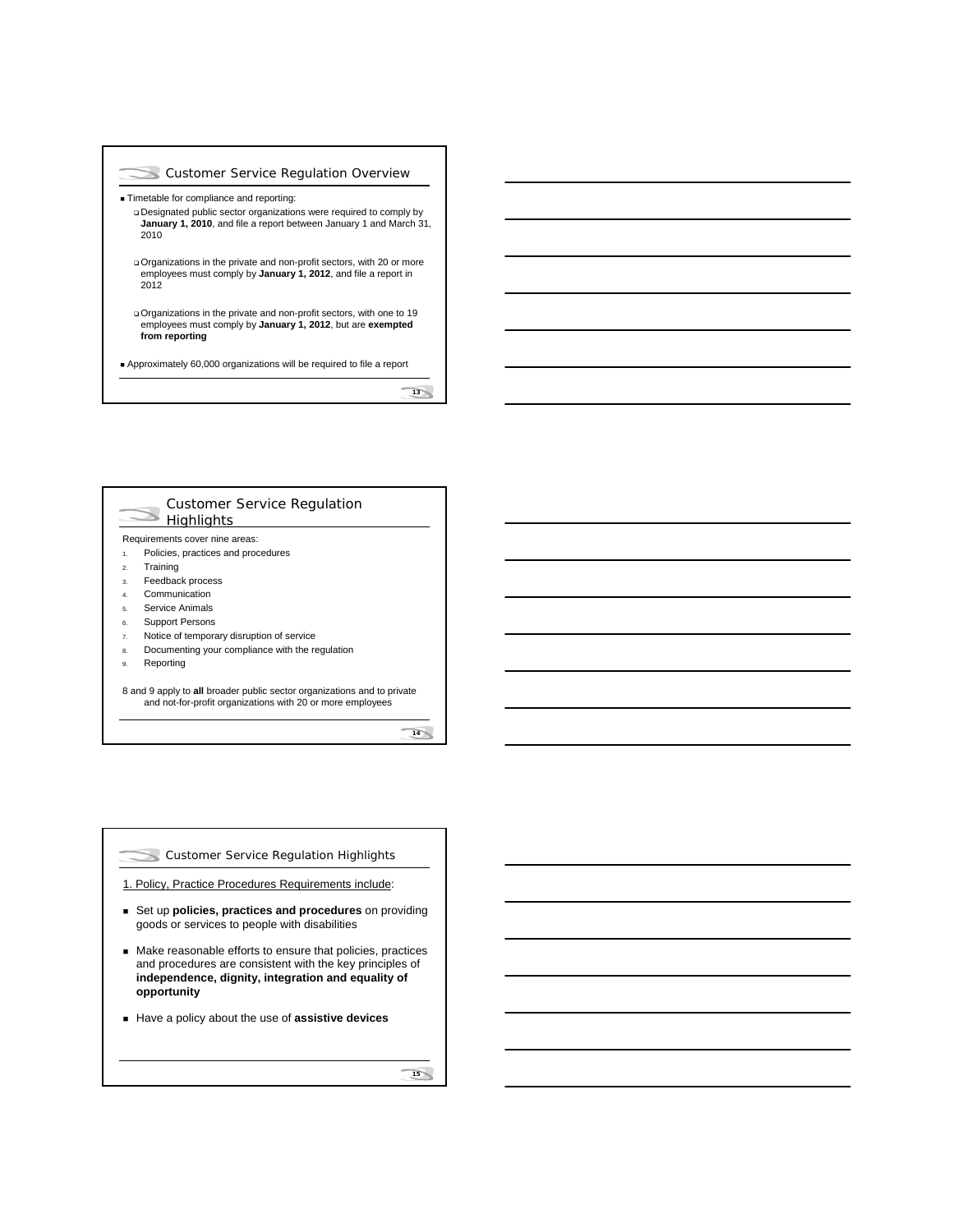- Customer Service Regulation Highlights (cont'd)
- 2. Training Requirements include:
- Ensure that certain **staff receive training** on how to serve people with disabilities, including staff involved in developing customer service policies, practices and procedures and people who deal with the public or other third parties on behalf of the provider
- **Training must include:** 
	- overview of purposes of the AODA,
	- the requirements of the standard,
	- **•** how to communicate with people with different disabilities and support needs
	- how to use assistive devices
	- What to do if person is having trouble accessing your goods or services

**16**

Customer Service Regulation Highlights -(cont'd)

3. Feedback Requirements include:

- Set up a process to **receive and respond to feedback**, including what action will be taken on any complaints. Make the information about the feedback process readily available to the public
- 4. Communication Requirements include:
- Communicate with a person with a disability in a manner that takes into account his or her disability

**17**

Customer Service Regulation Highlights ×. (cont'd)

5. Service Animal Requirements include:

- Let people with disabilities bring their **service animals** onto the parts of the premises open to the public or other third parties except where the animal is otherwise excluded by law (for example, a restaurant kitchen)
- Under section 4, subsection 9, an animal is a service animal if:
	- It is readily apparent that it is used by person for reasons related to disability or
	- **Person provides a letter from doctor or nurse**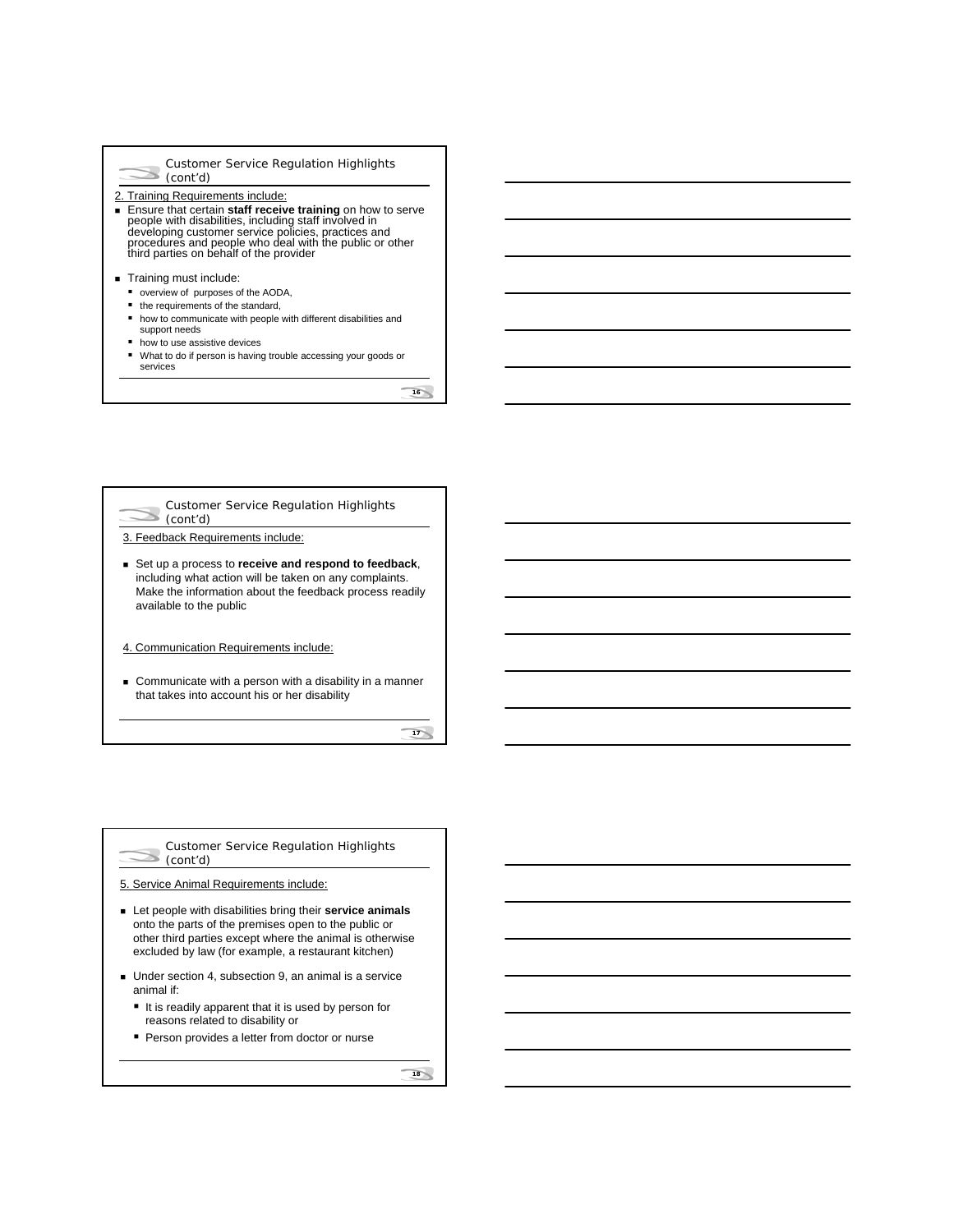|          | Customer Service Regulation Highlights |  |
|----------|----------------------------------------|--|
| (cont'd) |                                        |  |

6. Support Person Requirements:

- Let people with disabilities bring their **support persons** with them when accessing goods or services on parts of the premises open to the public or other third parties
- If your organization charges an **admission fee**, let people know ahead of time what, if any, admission will be charged for a support person
- Under Section 4, Sub-section 8, a Support Person means a person who accompanies a person with a disability in order to help with: communication, mobility, personal care, medical needs or with access to goods or services

**19**

Customer Service Regulation Highlights (cont'd)

- 7. Notice of Temporary Disruptions of Services Requirements
- Let the public know when **facilities or services** that people with disabilities usually use to access their goods and services are **temporarily not available**

**20**

Are you already providing accessible  $\overline{\phantom{a}}$ customer service?

- Do these requirements sound like the way you're already serving your customers?
- Does "business as usual" include some or all of these requirements?
- Are there opportunities for new milestones and discoveries in your organization through more accessible ways of serving your clients?

↘  $\overline{\phantom{a}}$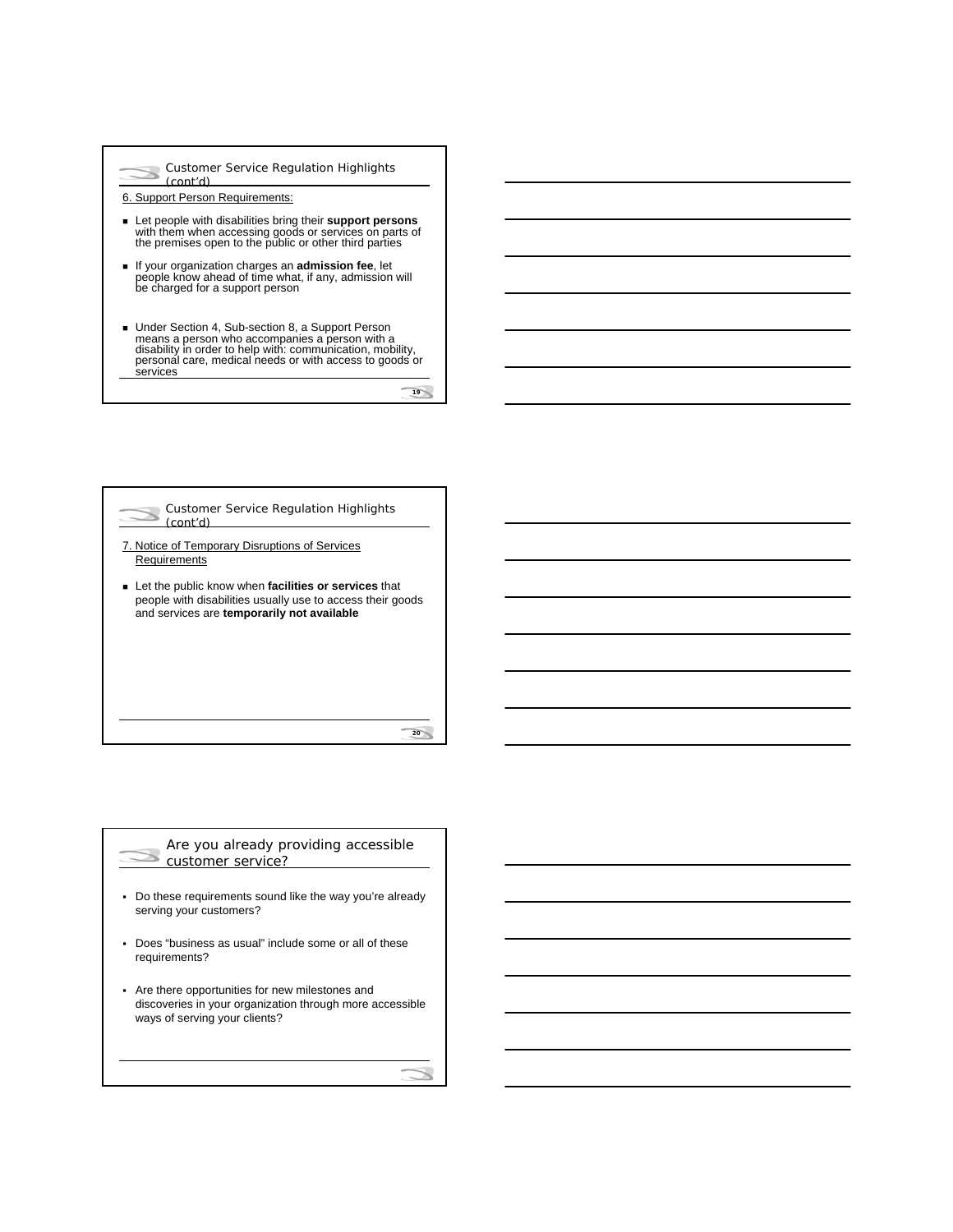Customer Service Regulation – Documentation Requirements

**Designated public sector organizations, and obligated businesses or organizations with 20 or more employees in the private and not-for-profit sector must:**

- document in writing all their policies, practices and procedures for providing accessible customer service to people with disabilities
- let customers know that these documents are available on request
- provide this information to a person with a disability in a format that takes into account his or her disability

**22**

# Accessibility Reporting under the AODA

- Under the AODA, businesses and organizations covered by a standard will be required to file an accessibility report, unless they are specifically exempted by regulation from filing a report
- Reports to be filed on-line, and in a simple checklist format
- Links to compliance materials to be included in the on-line report
- **Proposed synchronized reporting across standards so that organizations** file one report on all standards which apply to them
- AODA requires obligated organizations to make accessibility reports available to the public

**23**

### Compliance Improvement

- **Progressive approach to compliance will be used**
- Will identify organizations that require compliance improvement based on reports and risk assessment
- Non-compliance will be addressed proportionately
- **Emphasis on compliance improvement through** information sharing/ compliance assistance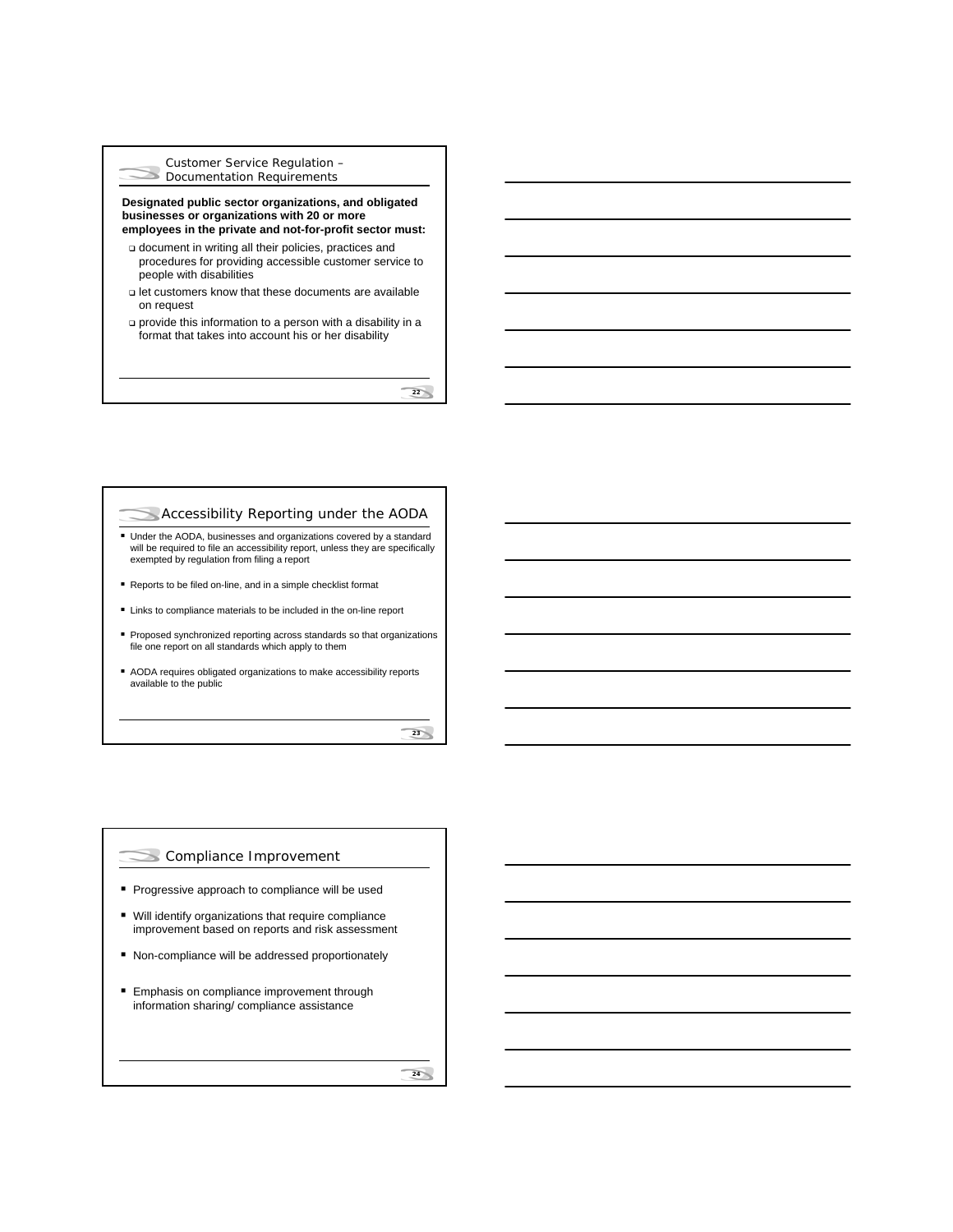



**26**